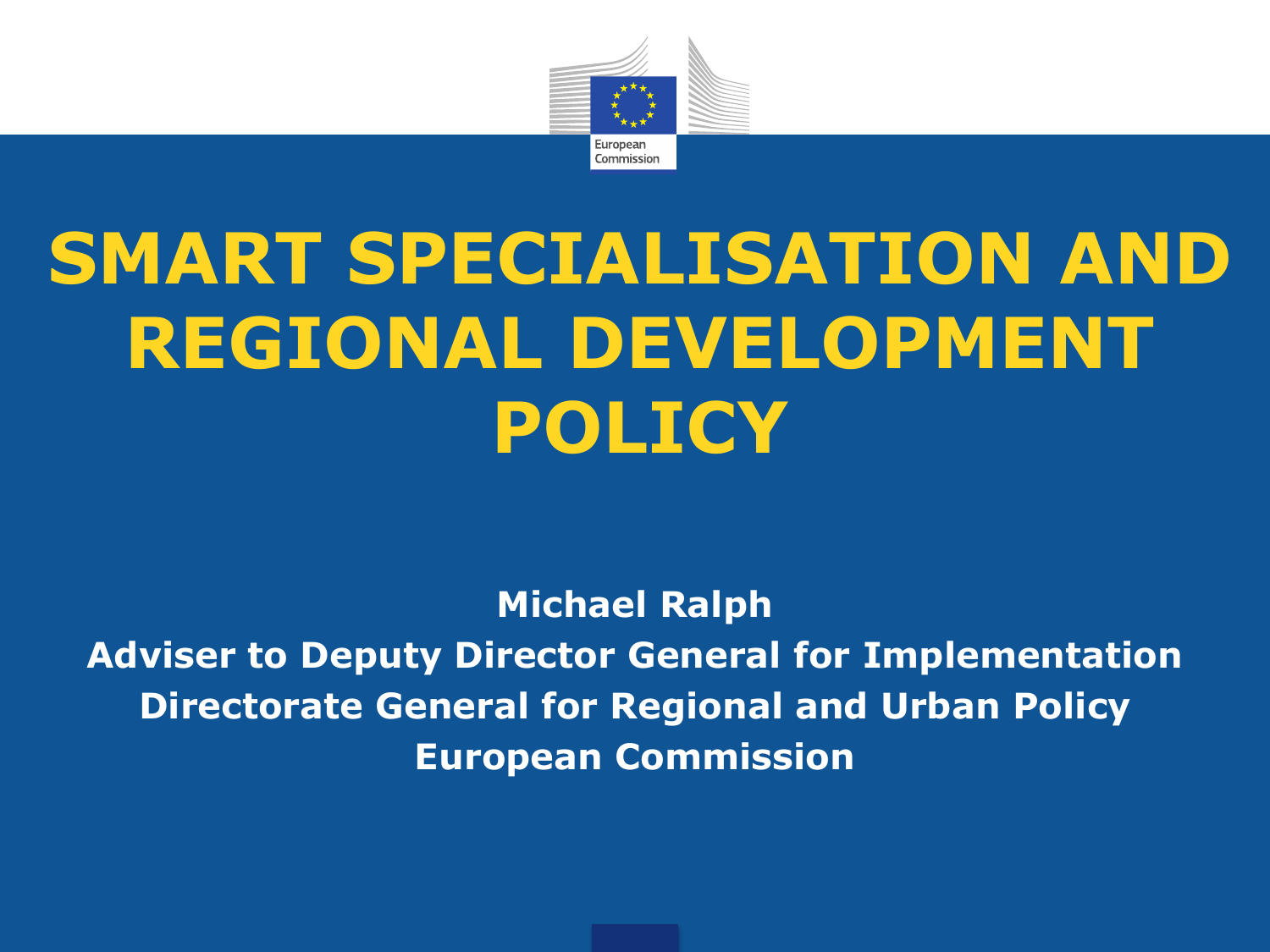

# *EU REGIONS: 2014-2020*

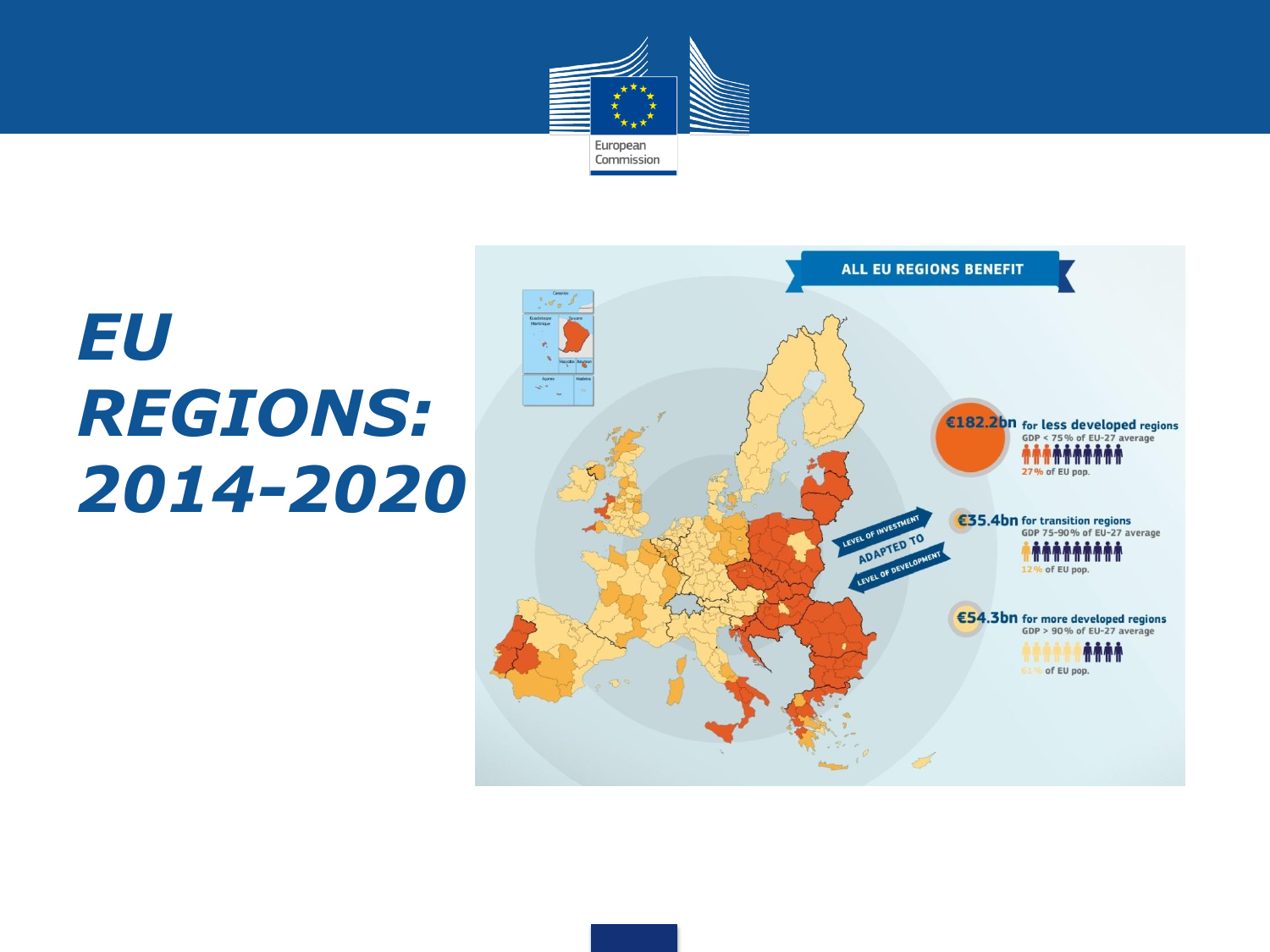

### **REGIONAL POLICY AND NEIGHBOURHOOD COUNTRIES**

• *(i) Policy supported through European Neighbourhood Policy ( e.g. Ukraine State Regional Development Strategy until 2020)* • *(ii) Policy Dialogues with Ukraine ( MoU 2009), Moldova and Georgia, enshrined in Association Agreements* • *(iii) Participation in EU territorial cooperation programmes or macroregional*

*strategies (e.g. Danube)*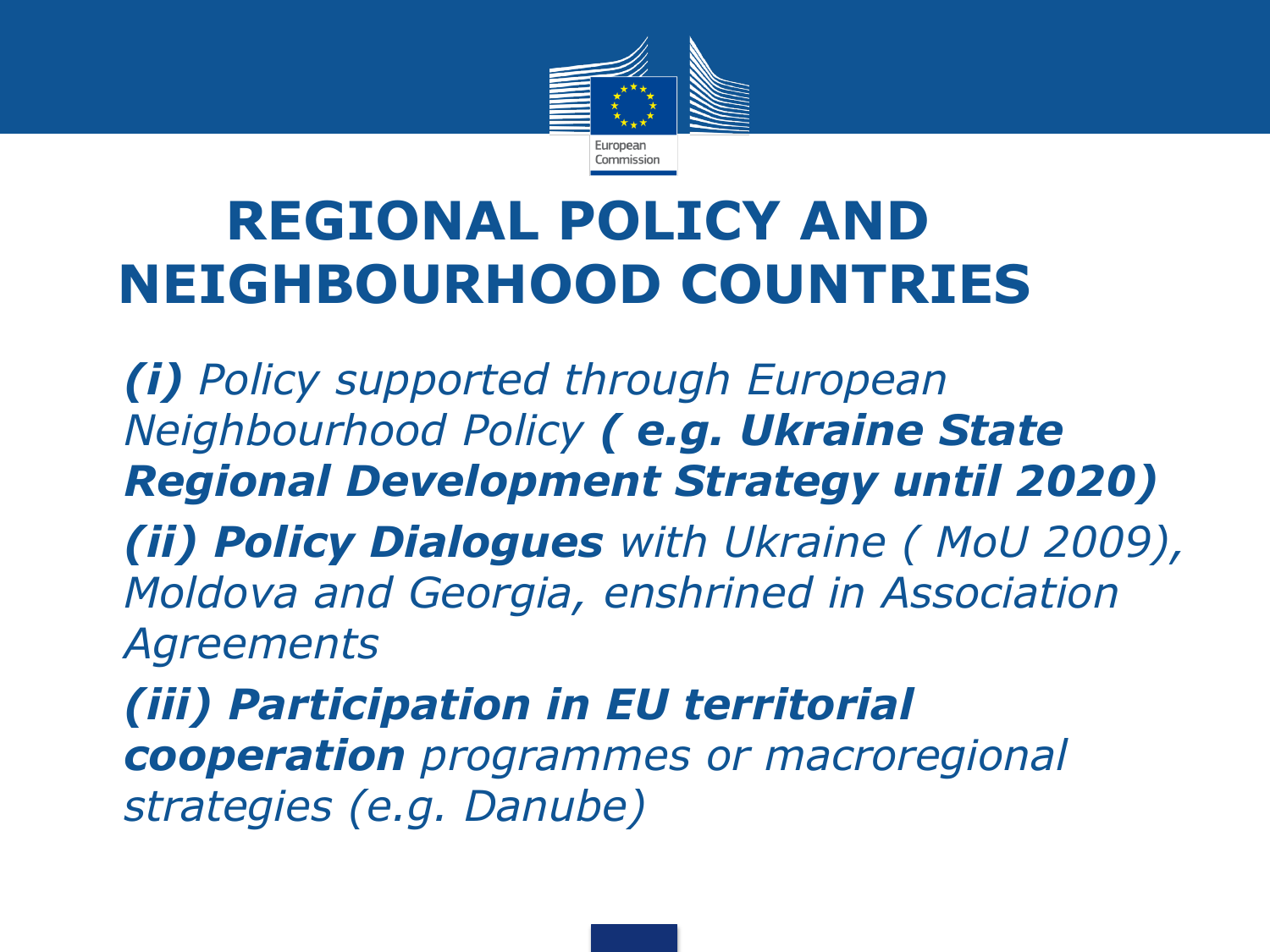

#### **THE DANUBE STRATEGY**

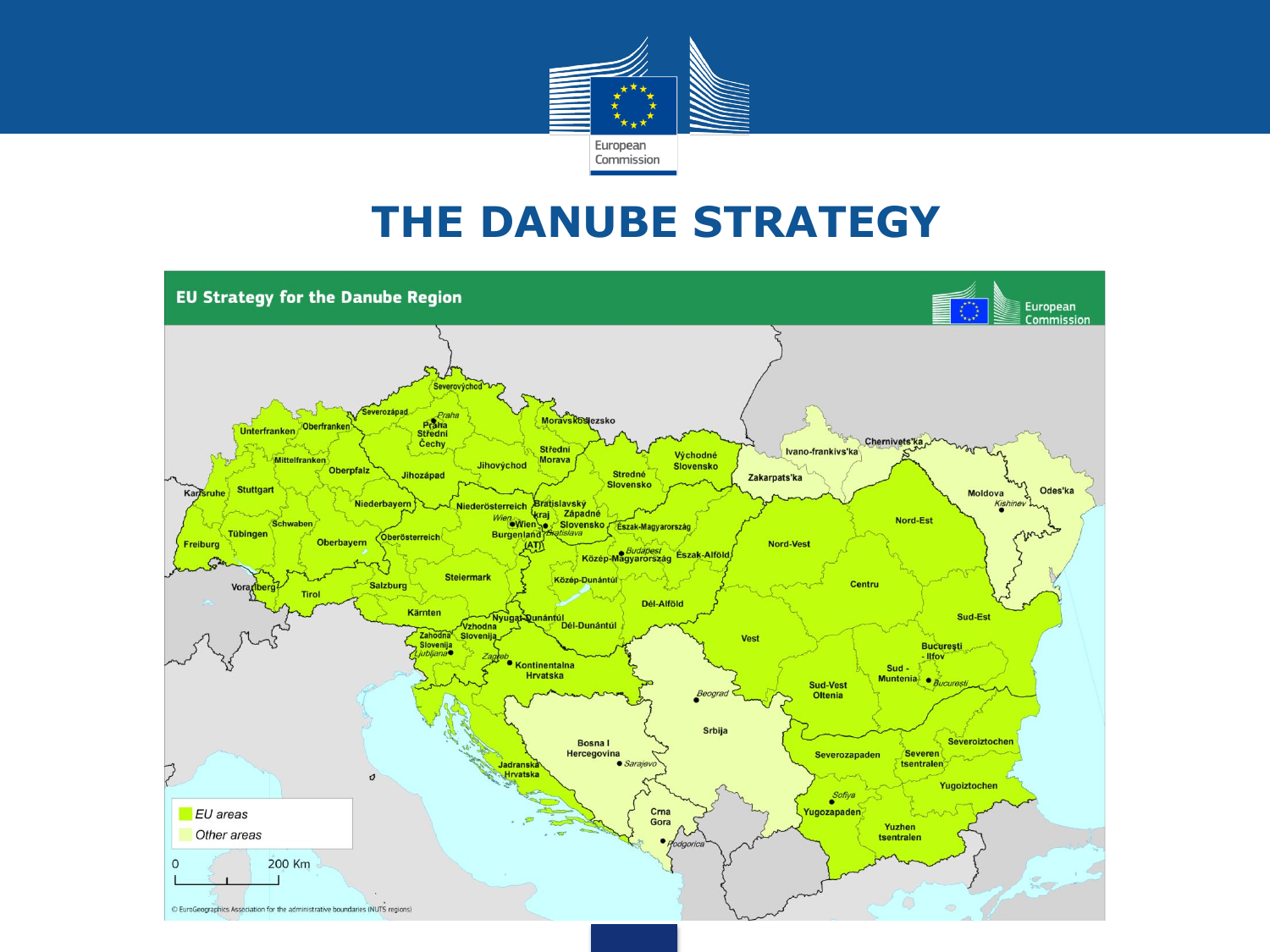

### **EU REGIONAL POLICY 2014-2020: KEY ELEMENTS**

- *Policy positioned as modern investment tool to deliver on EU strategy for jobs and growth (Europe 2020) and EU priorities*
- *Emphasis on RTD and innovation, digital economy, SME's, energy efficiency and renewables*
- *Multilevel governance:Implemented in context of balanced partnership between national, regional and local levels*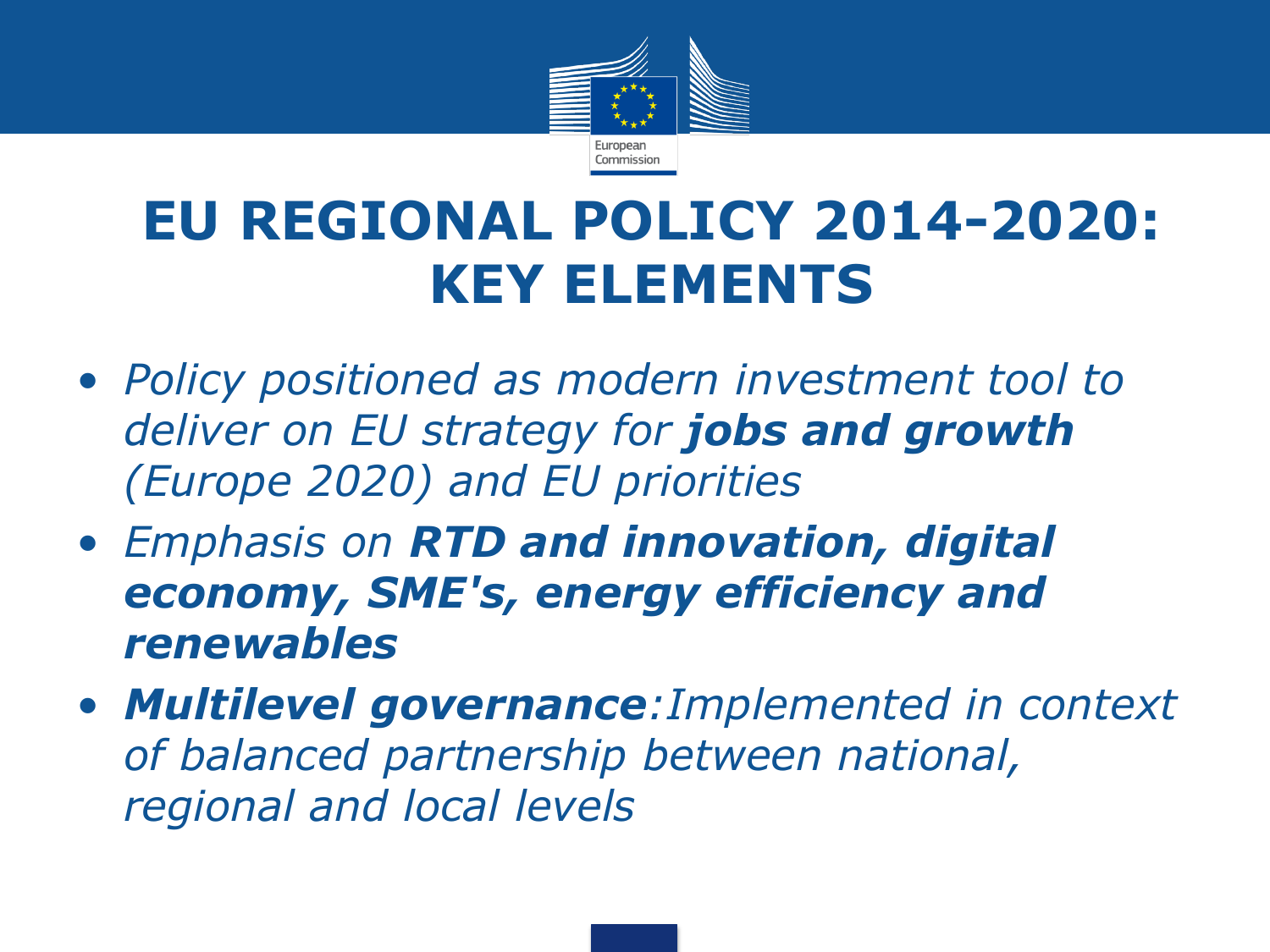

## **SMART SPECIALISATION: KEY INNOVATION IN REGIONAL POLICY**

• *Aims at transfomation of EU economies towards innovation driven growth*

• *Need for all regions to be involved in innovation cycle, thus contributing to enhancing their own competitiveness and of Member State and EU as a whole*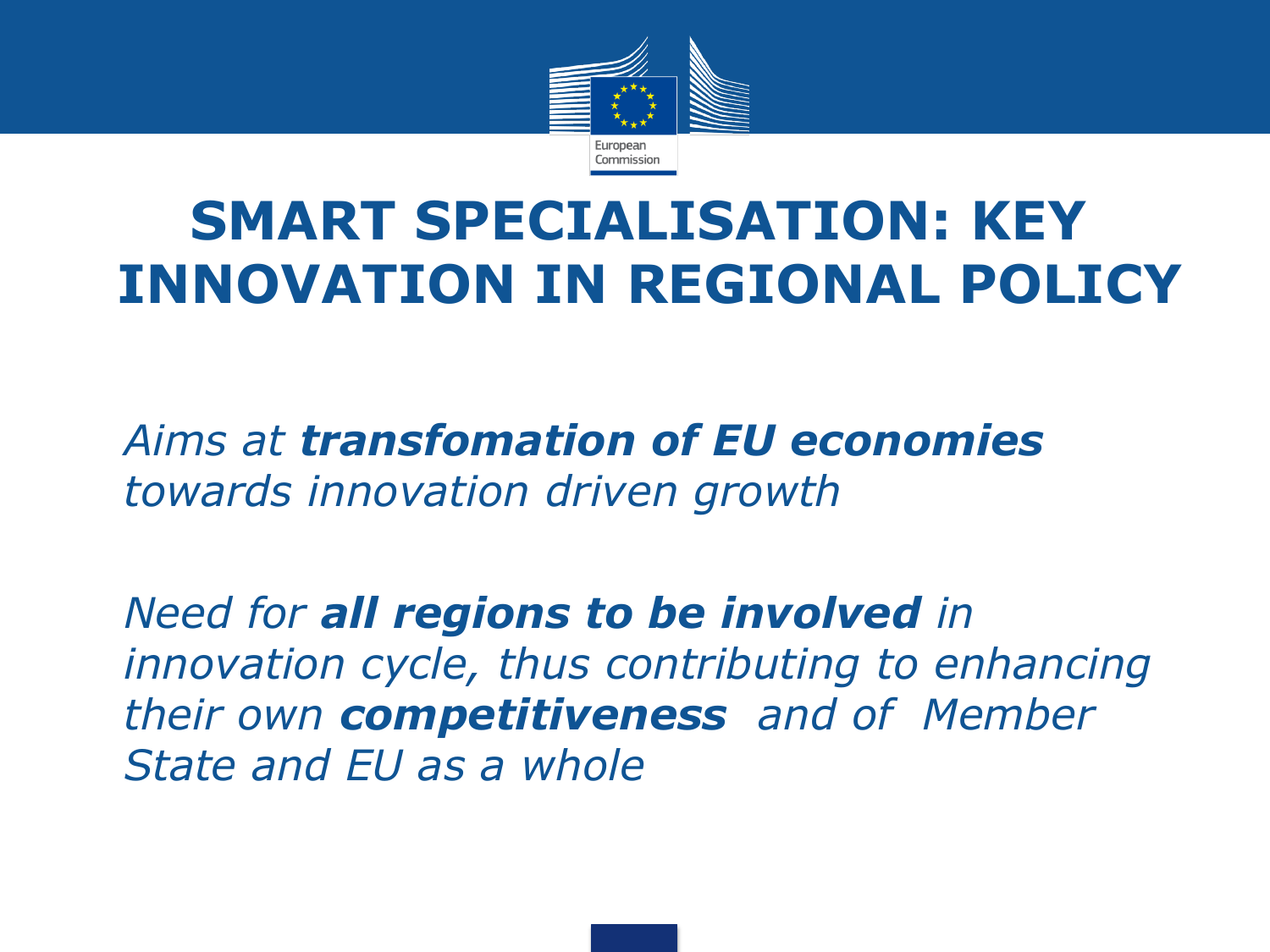

### *SMART SPECIALISATION: WHAT DOES IT INVOLVE?*

- *Matching academic strengths with needs of real economy*
- *Clear prioritisation on strengths of region*
- *Bottom-up interactive process*
- *Concentration of resources*
- *Critical mass*
- *Faster uptake of ideas*
- *Building interregional cooperation*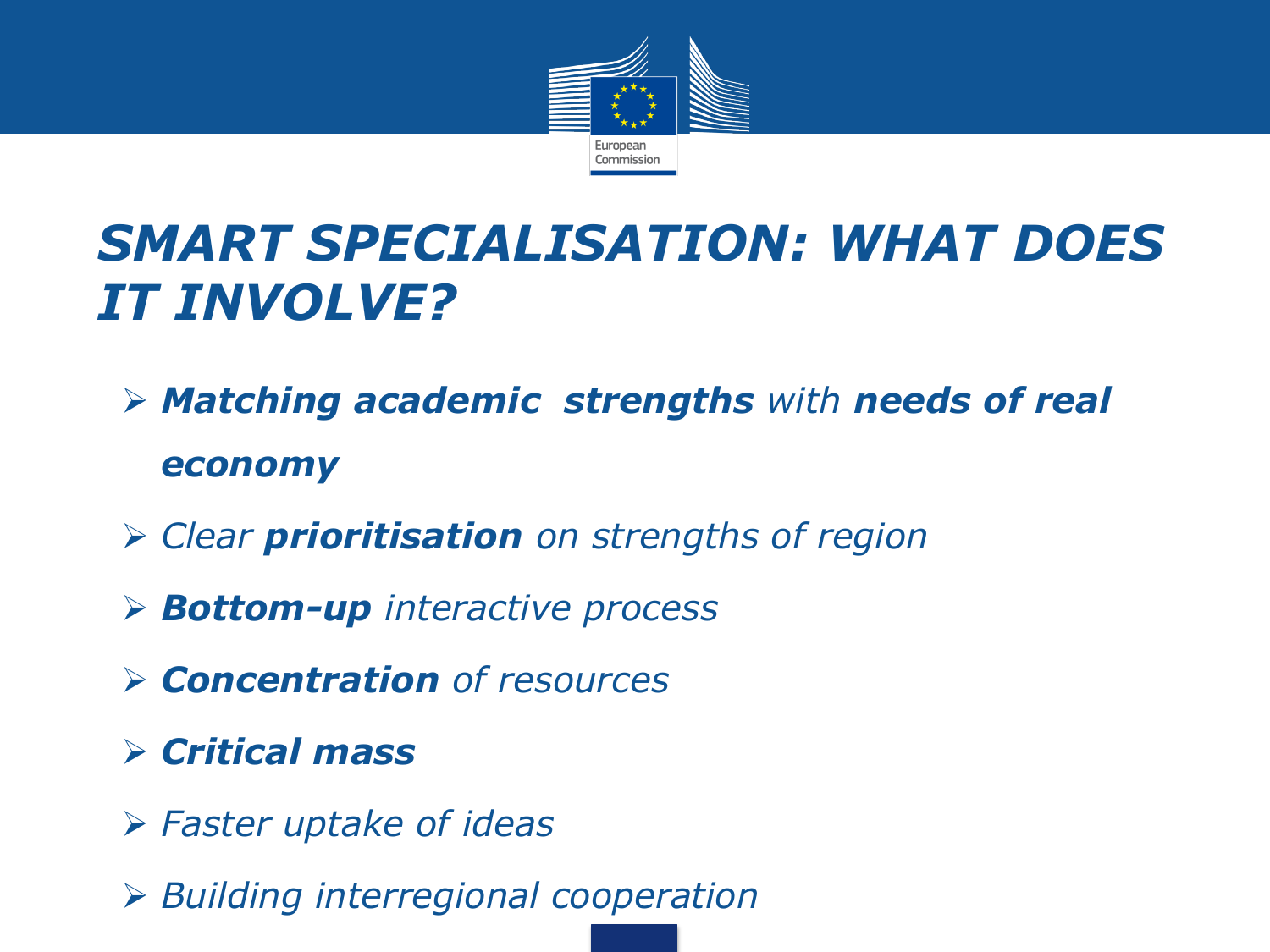

#### Commission **GOVERNANCE : A PARTNERSHIP MODEL**

• *Reflects regional policy partnership principle of stakeholder involvement*

• *Is a joint creative thinking process among researchers, businesses, different strands of government, the public sector and civil society*

• *Means to make informed, meaningful policy choices about the fields where a region or country has best chance for a knowledge-driven economic transformation*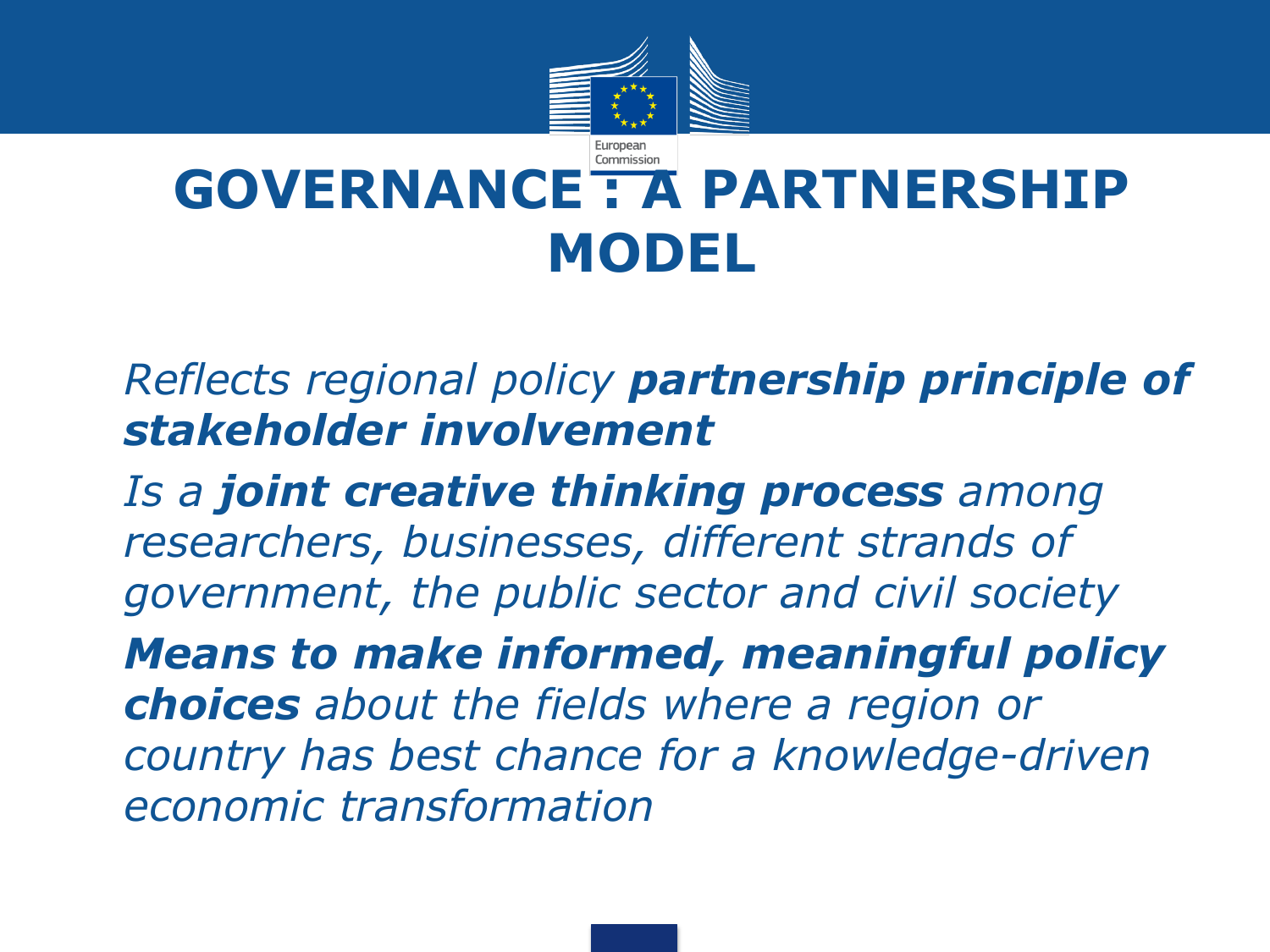

## **WHERE ARE WE NOW?**

#### • *Smart Regions Conference June 2016 takes stock:*

#### • *121 smart specialisation strategies at national or regional levels in place setting out priorities, with help of JRC Platform*

• *Strategies serve as pre-condition for effective spending*

• *Thematic Platforms established for key topics: Industrial Modernisation, Energy, Agri-food*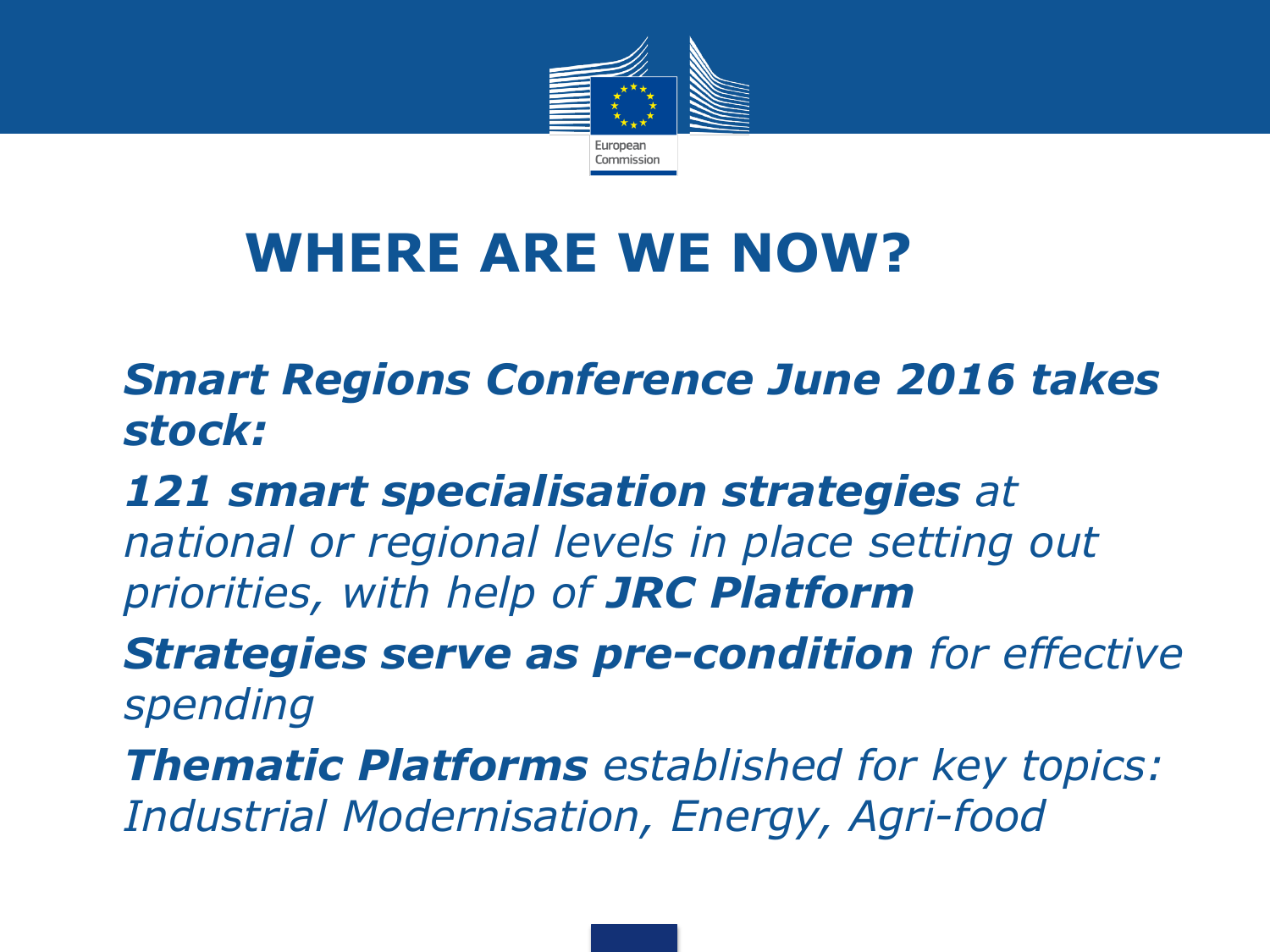

## **OUTSTANDING ISSUES**

• *(i)Implementation: Strategies not the final objective, need to be implemented through concrete investments*

• *(ii)Monitoring need to be operational*

• *(iii)Bottlenecks in certain less-developed regions, e.g. weak linkages between research and business, administrative capacity, political will.*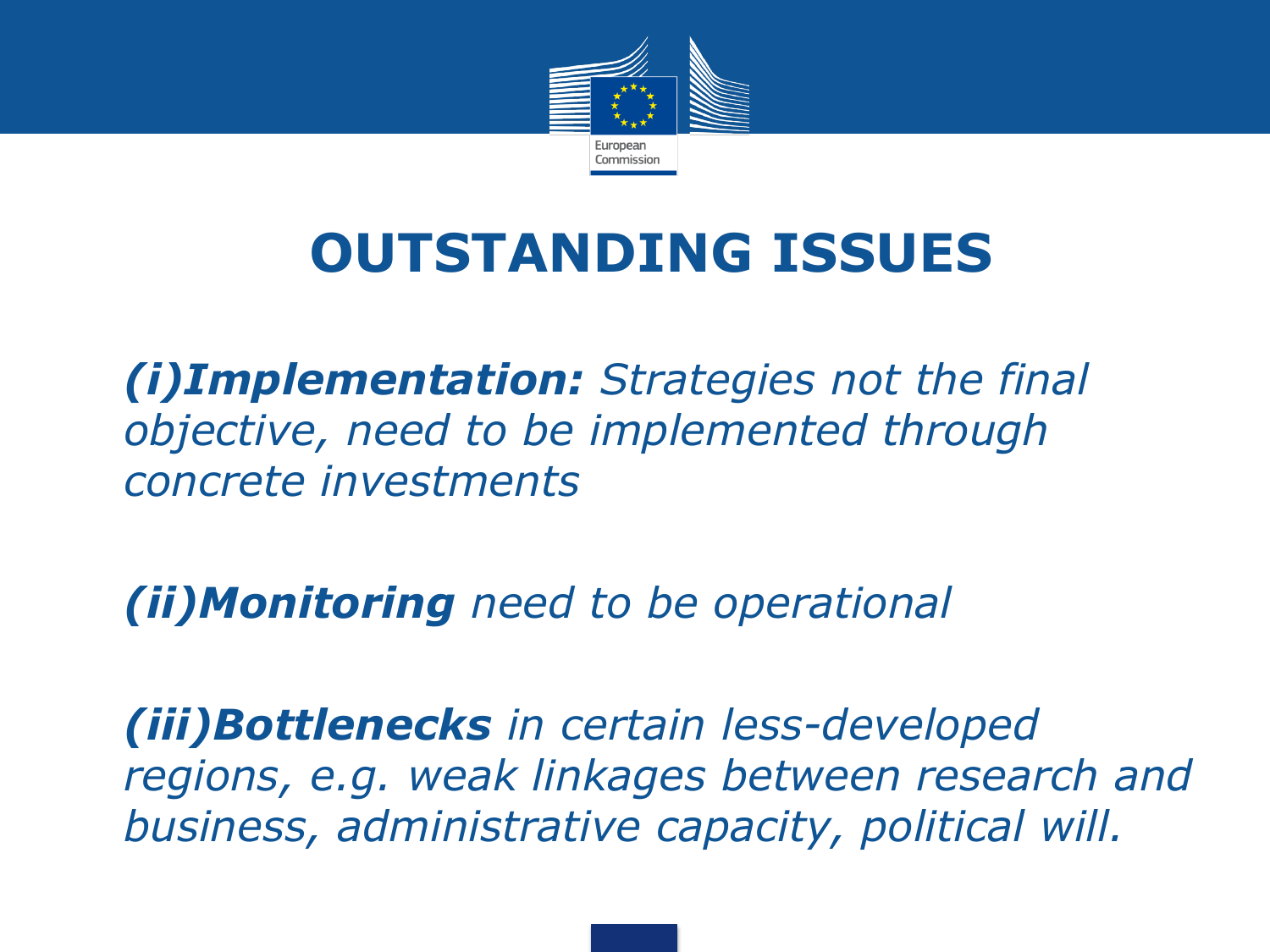

## **UKRAINE STATE STRATEGY OF REGIONAL DEVELOPMENT 2020**

• *Integrated approach combining three components: sector (industry), territorial(spatial) and management (governance)*

• *Sector: " increase in regional competitiveness through optimisation and diversification of the economic structure, ensuring efficient specialisation of regions with a priority of using their own resource potential".*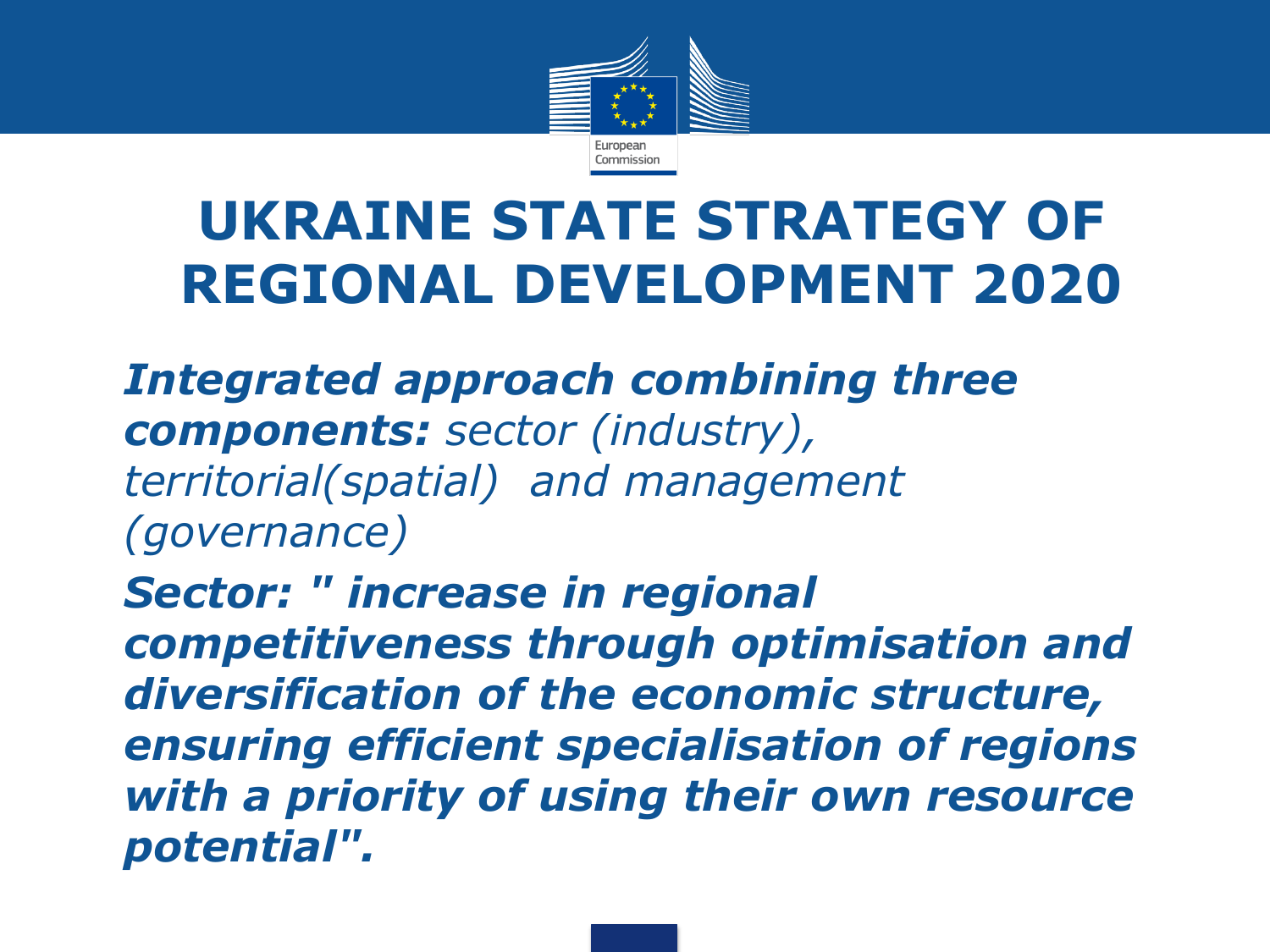

## **SUCCESS FACTORS IDENTIFIED IN STRATEGY: EXAMPLES**

• *(i) Coordination of strategy's objectives with priorities of sectoral policies, including education and research, innovation, economic development and investment*

• *(ii)Stimulating cooperation between universities, research institutions and enterprises in the region*

• *(iii)Stimulating the development of innovative and pioneering work by enterprises*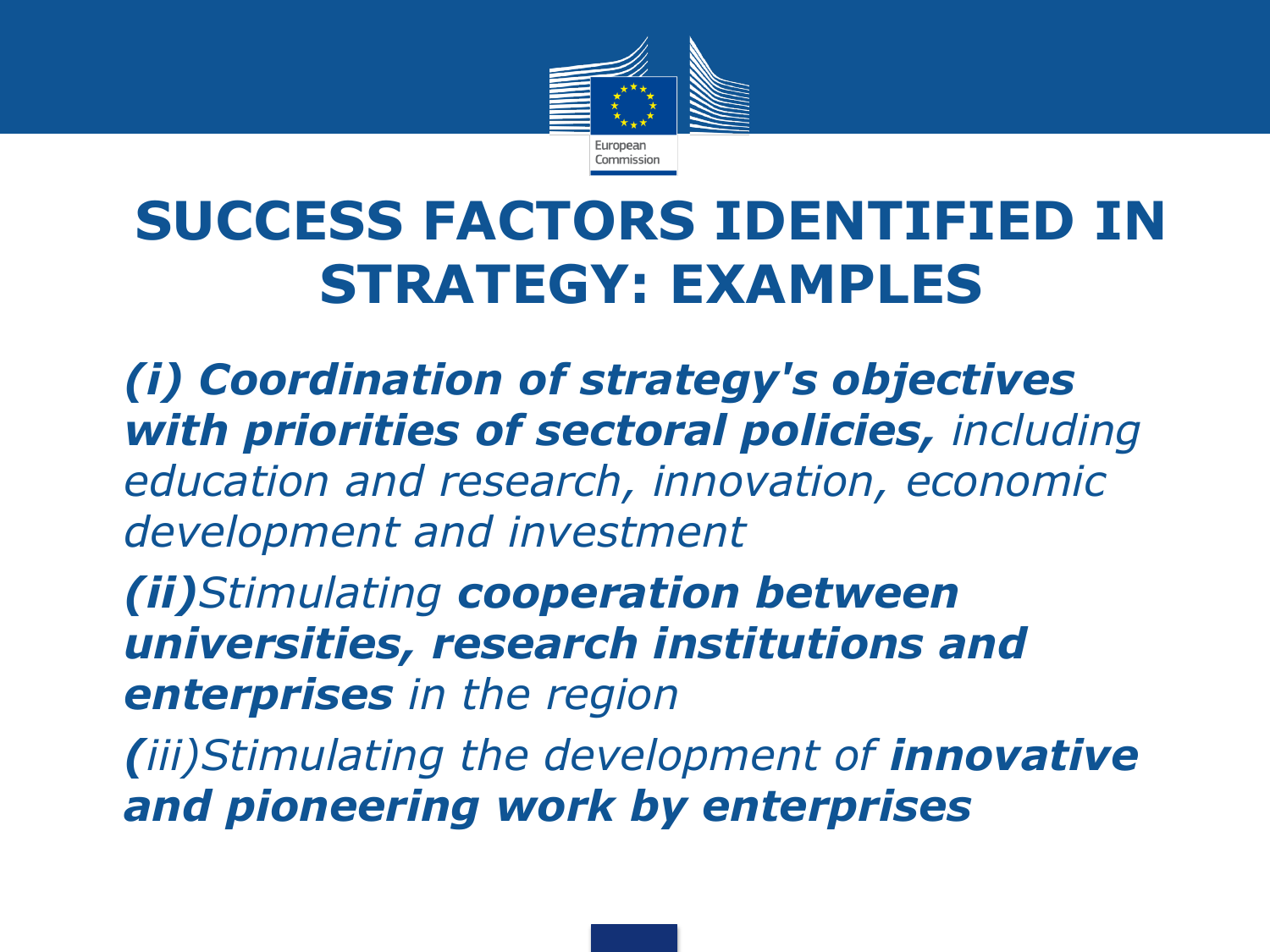

## **STRATEGY IMPLEMENTATION**

• *Regional Development Strategies adopted by the majority of regions ( oblasts)*

• *Financing of projects possible from State Regional Development Fund*

• *Adoption of Sectoral Regional Development Programmes, including " Innovative Economy and Investments"*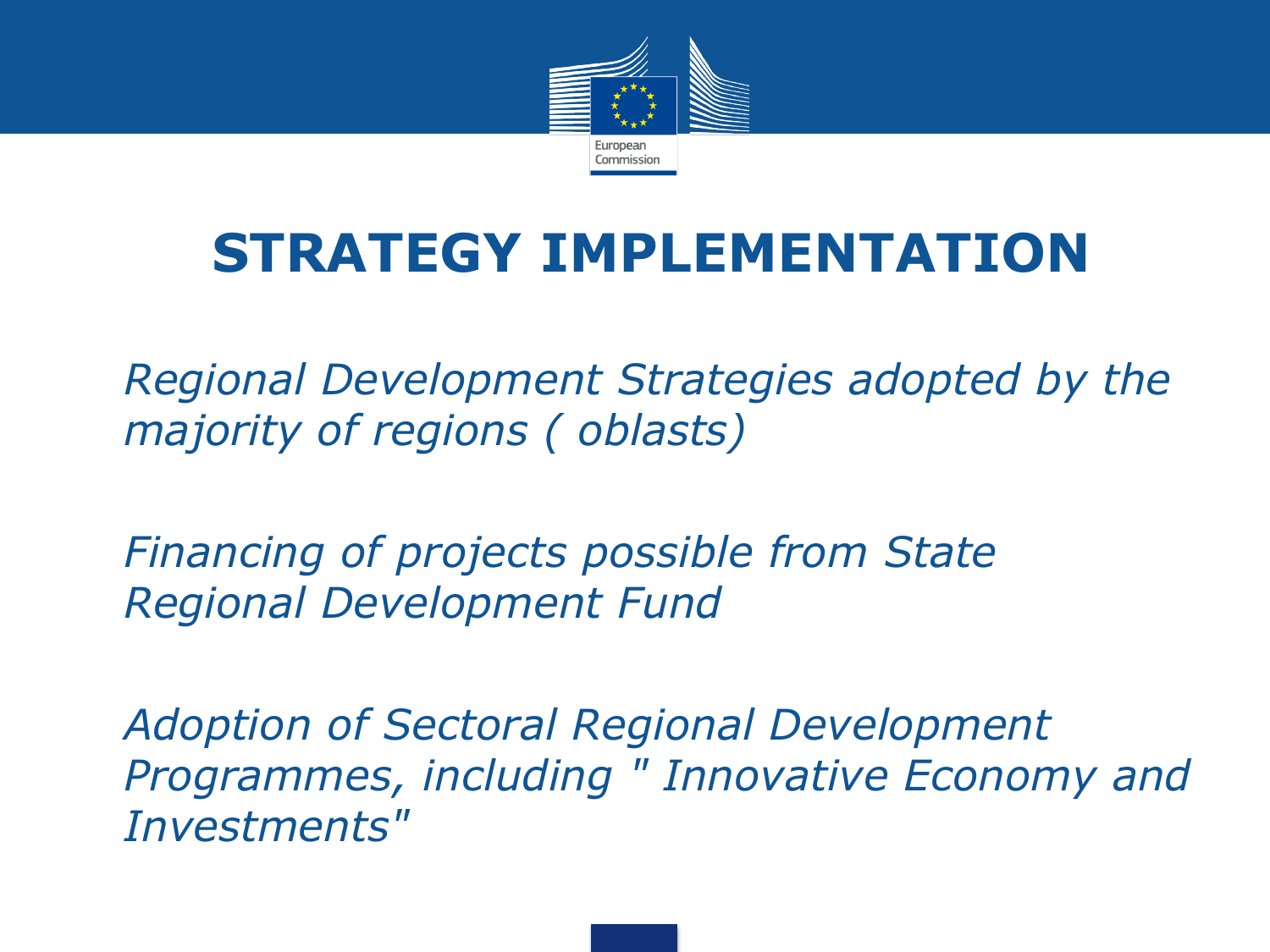

### **REGIONAL DEVELOPMENT AND DECENTRALISATION**

• *"The issue of effectiveness of the measures in the Strategy cannot be considered separately from the issue of the reform of the administrative-territorial structure, fiscal decentralisation, development and promotion of competitive principles of economy, strengthening the role of local self-government and so on".* • *EU U-LEAD project supporting*

*decentralisation currently being launched*